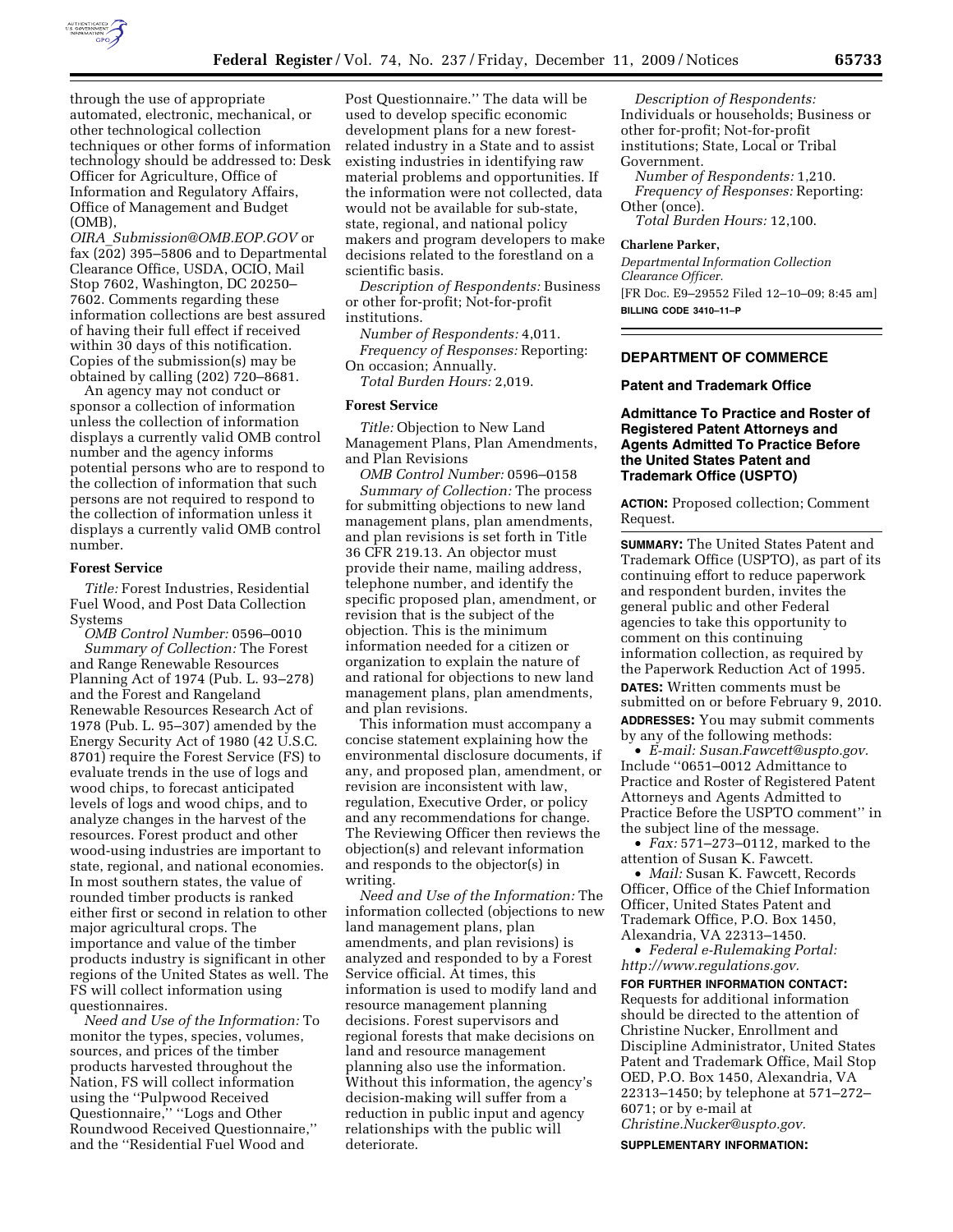### **I. Abstract**

This collection of information is required by 35 U.S.C.  $2(b)(2)(D)$ , which permits the United States Patent and Trademark Office (USPTO) to establish regulations governing the recognition and conduct of agents, attorneys or other persons representing applicants or other parties before the USPTO. This statute also permits the USPTO to require information from applicants that shows that they are of good moral character and reputation and have the necessary qualifications to assist applicants with the patent process and to represent them before the USPTO.

The USPTO administers the statute through 37 CFR 1.21, 10.14 and 11.5 to 11.12. These rules address the requirements to apply for the examination for registration and to demonstrate eligibility to be a registered attorney or agent before the USPTO, including the fee requirements. The Office of Enrollment and Discipline (OED) collects information to determine the qualifications of individuals entitled to represent applicants before the USPTO in the preparation and prosecution of applications for a patent. The OED also collects information to administer and maintain the roster of attorneys and agents registered to practice before the USPTO. Information concerning registered attorneys and agents is published by the OED in a public roster that can be accessed through the USPTO Web site.

The information in this collection is used by the USPTO to review applications for the examination for registration and to determine whether an applicant may be added to, or an existing practitioner may remain on, the Register of Patent Attorneys and Agents.

There are eight forms associated with this information collection. Two new forms are being introduced into this collection: The Application for Reciprocal Recognition to Practice in Trademark Matters Before the United States Patent and Trademark Office Under 37 CFR 11.14(c) by a Foreign Attorney or Agent (PTO–158T) and the Application for Registration in the USPTO Law School Pilot Program to Practice Before the United States Patent and Trademark Office by a Foreign Attorney or Agent (PTO–158LS).

Three additional new items being introduced into the collection are: (1) Cover pages used for submitting correspondence to OED (for documents submitted with applications, requests for reconsideration, and petitions); (2) record keeping costs (a copy of every document submitted to OED in connection with an application for registration); and (3) electronic change of address submissions.

### **II. Method of Collection**

By mail to the USPTO when the individual desires to participate in the information collection and electronically when the individual is submitting a change of address.

# **III. Data**

*OMB Number:* 0651–0012. *Form Number(s):* PTO–158, PTO– 158A, PTO/275, PTO–107A, PTO–1209, PTO–2126, PTO–2149 and PTO–2150. Two new forms being introduced into the collection are PTO–158T and PTO– 158LS.

*Type of Review:* Revision of a currently approved collection.

*Affected Public:* Businesses or other for-profits.

*Estimated Number of Respondents:*  93,340 responses per year.

*Estimated Time per Response:* The USPTO estimates that it will take the public approximately 1 minute (0.02 hours) to 40 hours, depending upon the complexity of the situation, to gather, prepare, and submit the various documents in this information collection.

*Estimated Total Annual Respondent Burden Hours:* 98,028 hours per year.

*Estimated Total Annual Respondent Cost Burden:* \$23,010,260. The cost to respondents for taking the registration examination is estimated to be at the rate of \$39 per hour, for a cost burden of \$1,206,660. The USPTO estimates that the remaining items in this collection will be prepared by attorneys in private firms. Using the professional hourly rate of \$325 for attorneys in private firms, the USPTO estimates \$21,803,600 per year in respondent cost burden associated with the remaining items in this information collection.

| Item                                                                                                                                                                                                                            | <b>Estimated time</b><br>for response | Estimated<br>annual<br>responses | Estimated<br>annual burden<br>hours |
|---------------------------------------------------------------------------------------------------------------------------------------------------------------------------------------------------------------------------------|---------------------------------------|----------------------------------|-------------------------------------|
| Application for Registration to Practice Before the United States Patent and Trademark Of-<br>fice (includes both the computerized exam and the USPTO-administered exam) FORM<br>PTO-158.                                       | 30 minutes                            | 4,420                            | 2,210                               |
| Application for Registration to Practice Before the United States Patent and Trademark Of-<br>fice (former examiners; examination waived) FORM PTO-158.                                                                         | 30 minutes                            | 100                              | 50                                  |
| Application for Registration to Practice Before the United States Patent and Trademark Of-<br>fice Under 37 CFR 11.6(c) by a Foreign Resident (examination waived) FORM PTO-<br>158A.                                           | 30 minutes                            | 100                              | 50                                  |
| Application for Reciprocal Recognition to Practice in Trademark Matters Before the United<br>States Patent and Trademark Office Under 37 CFR 11.14(c) by a Foreign Attorney or<br>Agent (examination waived) FORM PTO-158T.     | 30 minutes                            | 25                               | 13                                  |
| Application for Registration in the USPTO Law School Pilot Program to Practice Before the<br>United States Patent and Trademark Office Under 37 CFR 11.14(c) (examination<br>waived) (Law School Students Only) FORM PTO-158LS. | 30 minutes                            | 60                               | 30                                  |
|                                                                                                                                                                                                                                 | 7 hours                               | 4,420                            | 30,940                              |
|                                                                                                                                                                                                                                 | 20 minutes                            | 520                              | 172                                 |
| Data Sheet—Register of Patent Attorneys and Agents (individuals passing the registration<br>exam) PTO-107A.                                                                                                                     | 10 minutes $\ldots$                   | 1,995                            | 339                                 |
| Data Sheet—Register of Patent Attorneys and Agents (Foreign applicants) PTO-107A                                                                                                                                                | 10 minutes                            | 100                              | 17                                  |
| Data Sheet—Register of Patent Attorneys and Agents (former examiners seeking registra-<br>tion) PTO-107A.                                                                                                                       | 10 minutes                            | 100                              | 17                                  |
|                                                                                                                                                                                                                                 | 5 minutes                             | 2,195                            | 176                                 |
|                                                                                                                                                                                                                                 | 10 minutes                            | 30                               | 5                                   |
| Written request for reconsideration and further review of disapproval notice of application                                                                                                                                     | 90 minutes                            | 30                               | 45                                  |
| Petition to the Director of the Office of Enrollment and Discipline Under 37 CFR 11.12(c)                                                                                                                                       | 45 minutes                            | 20                               | 15                                  |
| Petition for reinstatement after disciplinary removal under 37 CFR 11.7(h)                                                                                                                                                      | 40 hours                              | 4                                | 160                                 |
|                                                                                                                                                                                                                                 | 10 minutes                            | 32,500                           | 5,525                               |
|                                                                                                                                                                                                                                 |                                       | 200                              | 34                                  |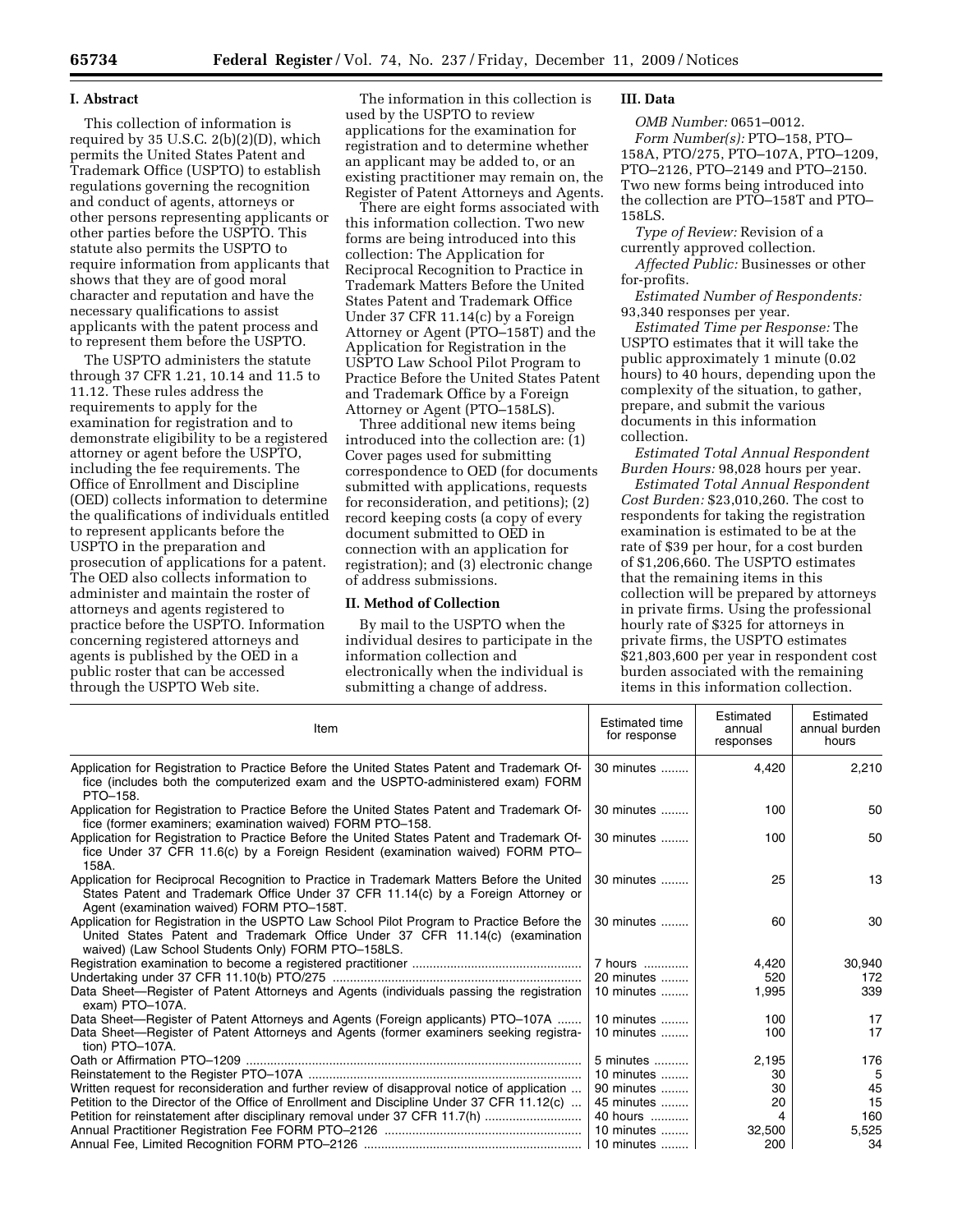| Item                                                                                                                                                  | <b>Estimated time</b><br>for response | Estimated<br>annual<br>responses | Estimated<br>annual burden<br>hours |
|-------------------------------------------------------------------------------------------------------------------------------------------------------|---------------------------------------|----------------------------------|-------------------------------------|
|                                                                                                                                                       | 10 minutes $\ldots$                   | 2,000                            | 340                                 |
| Request for Restoration to Active Status from Voluntary Inactive Status FORM PTO-2126                                                                 | 10 minutes $\dots$                    | 700                              | 119                                 |
| Balance of Annual Fee Due on Restoration to Active Status from Voluntary Inactive Status<br>FORM PTO-2126.                                            | 10 minutes $\ldots$                   | 700                              | 119                                 |
|                                                                                                                                                       | 10 minutes                            | 2,100                            | 357                                 |
| Reinstatement Fee (fee required to be paid after the due date of the required annual fee)<br>FORM PTO-2126.                                           | 10 minutes $\ldots$                   | 420                              | 71                                  |
| Sponsor Application for USPTO Continuing Legal Education (CLE) FORM PTO-2149                                                                          | 1 hour                                | 350                              | 350                                 |
| Certification of Attendance at USPTO-approved CLE Training FORM PTO-2150                                                                              | 1 hour                                | 350                              | 350                                 |
|                                                                                                                                                       | 5 minutes                             | 100                              | 8                                   |
|                                                                                                                                                       | 2 hours                               | 28,000                           | 56,000                              |
|                                                                                                                                                       | 2 hours                               | 100                              | 200                                 |
| Practitioner's supporting documentation for a motion to hold in abeyance a disciplinary pro-<br>ceeding because of a current disability or addiction. | 40 hours                              |                                  | 40                                  |
| Cover pages used for submitting correspondence to OED (for documents submitted with<br>applications, Requests for Reconsideration, and petitions).    | 1 minute                              | 7,500                            | 150                                 |
|                                                                                                                                                       | 2 minutes                             | 4,200                            | 126                                 |
| Total                                                                                                                                                 |                                       | 93,340                           | 98,028                              |

*Estimated Total Annual (non-hour) Respondent Cost Burden:* \$5,710,143. There are no capital start-up or maintenance costs associated with this information collection. There are, however, non-hour costs due to record keeping requirements, filing fees, and postage costs.

There are record keeping costs as a result of the Oath which includes a notary public requirement. The average fee for having a document notarized is \$2. The USPTO estimates that it will receive 2,195 responses to this information collection per year as a result of this notary requirement, for a total cost of \$4,390 per year. Also, there

is another record keeping cost being added into the collection. The General Requirements Bulletin recommends that ''applicants should make and keep a copy of every document submitted to the office in connection with an application for registration.'' The USPTO estimates that it will take an applicant approximately 5 minutes (0.08 hours) to print and retain a copy of the submissions and that approximately 4,700 responses will be made per year, for a total of 376 hours. Using the professional rate of \$325 per hour for attorneys in private firms, the USPTO estimates that the record keeping cost associated with this copy requirement

will be \$122,200 per year, for a total record keeping cost of \$126,590.

There are also filing fees associated with this collection. The application fees for registration to practice before the USPTO vary depending on whether the applicant is a current applicant, a former examiner, or a foreign resident. The fee for administration of the computerized examination to become a registered patent practitioner also varies depending on how the examination is administered. The total annual nonhour cost burden associated with filing fees is \$5,561,840.

| Item                                                                                                                                                                                                                                                                                                                                                              | Responses<br>(a) | Filing fee<br>$(\mathfrak{P})$<br>(b) | Total non-hour<br>cost burden<br>$(a) \times (b)$<br>(c) |
|-------------------------------------------------------------------------------------------------------------------------------------------------------------------------------------------------------------------------------------------------------------------------------------------------------------------------------------------------------------------|------------------|---------------------------------------|----------------------------------------------------------|
| Non-Refundable Application Fee for Registration to Practice Before the United States Patent<br>and Trademark Office (includes both the computerized exam and the USPTO-administered                                                                                                                                                                               |                  |                                       |                                                          |
| Non-Refundable Application Fee for Enrollment and/or Reinstatement to Practice Before the<br>United States Patent and Trademark Office Under 37 CFR 1.21(a)(10) (those who must                                                                                                                                                                                   | 4,420            | \$40.00                               | \$176,800.00                                             |
| Application fee for Registration to Practice Before the United States Patent and Trademark<br>Office, as applicable when used for registration fees only (former examiners; examination                                                                                                                                                                           | 35               | 1,600.00                              | 56,000.00                                                |
|                                                                                                                                                                                                                                                                                                                                                                   | 100              | 40.00                                 | 4,000.00                                                 |
| Application for Registration to Practice Before the United States Patent and Trademark Office                                                                                                                                                                                                                                                                     | 100              | 40.00                                 | 4,000.00                                                 |
| Application fee for Reciprocal Recognition to Practice in Trademark Matters Before the<br>United States Patent and Trademark Office Under 37 CFR 11.14(c) by a Foreign Attorney/<br>Application Fee for Registration in the USPTO Law School Pilot Program to Practice Before<br>the United States Patent and Trademark Office Under 37 CFR 11.14(c) (examination | 25               | 40.00                                 | 1,000.00                                                 |
|                                                                                                                                                                                                                                                                                                                                                                   | 60               | 0.00                                  | 0.00                                                     |
| Registration examination fee for administration of computerized examination to become a<br>registered patent practitioner administered by the USPTO (USPTO-administered exam)<br>Registration examination fee for administration of computerized examination to become a                                                                                          | 20               | 450.00                                | 9,000.00                                                 |
| registered patent practitioner administered by a commercial entity (Computer exam)                                                                                                                                                                                                                                                                                | 4,400<br>520     | 200.00<br>0.00                        | 880,000.00<br>0.00                                       |
| Data Sheet-Register of Patent Attorneys and Agents (includes applicants that passed the                                                                                                                                                                                                                                                                           | 2,195            | 100.00                                | 219,500.00                                               |
|                                                                                                                                                                                                                                                                                                                                                                   | 2,195            | 0.00                                  | 0.00                                                     |
|                                                                                                                                                                                                                                                                                                                                                                   | 30               | 100.00                                | 3.000.00                                                 |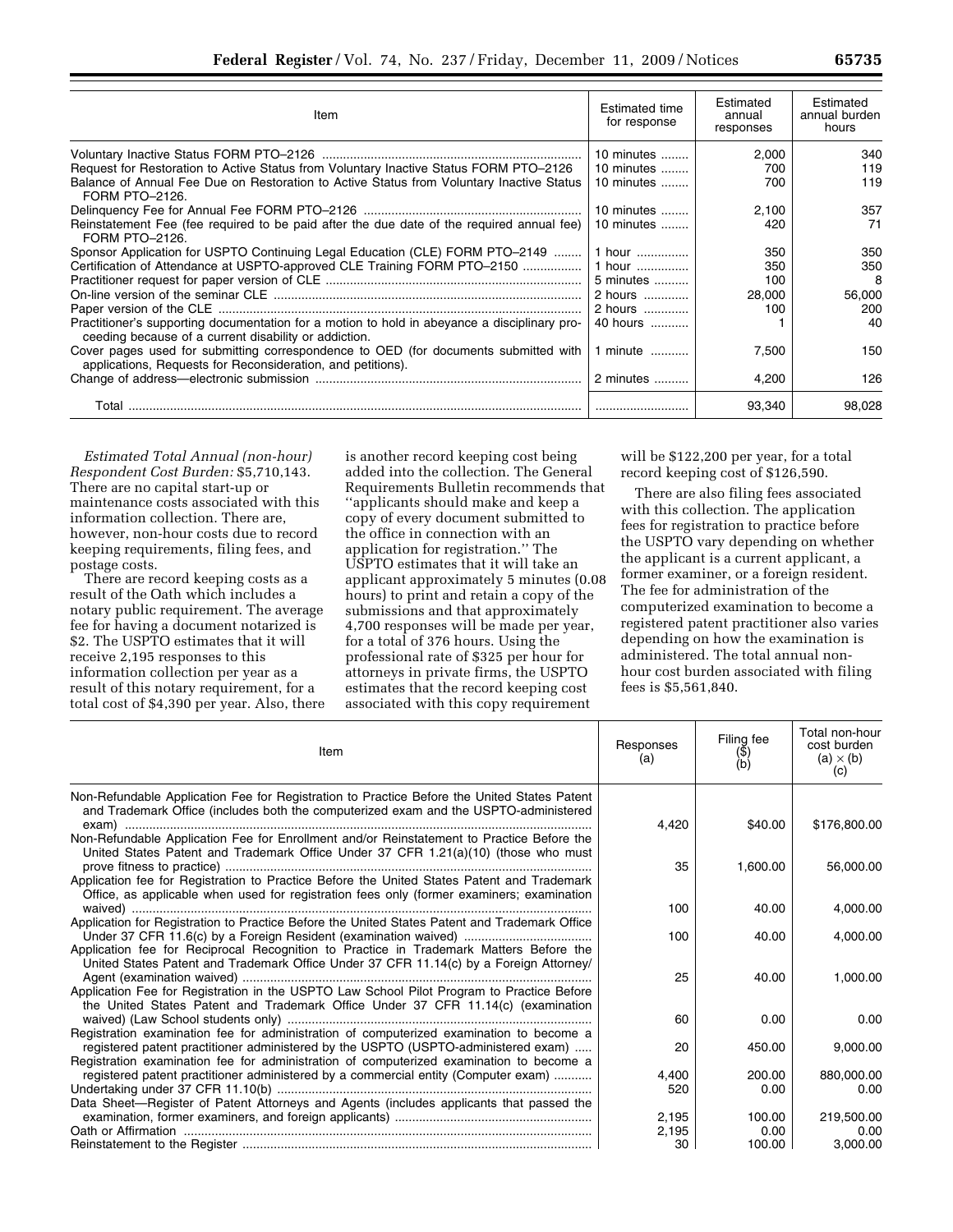| Item                                                                                         | Responses<br>(a) | Filing fee<br>(\$) | Total non-hour<br>cost burden<br>$(a) \times (b)$<br>$\left( c\right)$ |
|----------------------------------------------------------------------------------------------|------------------|--------------------|------------------------------------------------------------------------|
| Written request for reconsideration and further review of disapproval notice of application  | 30               | 130.00             | 3,900.00                                                               |
| Petition to the Director of the Office of Enrollment and Discipline under 11.12(c)           | 20               | 130.00             | 2,600.00                                                               |
|                                                                                              | 4                | 1,600.00           | 6,400.00                                                               |
|                                                                                              | 32,500           | 118.00             | 3,835,000.00                                                           |
|                                                                                              | 200              | 118.00             | 23,600.00                                                              |
|                                                                                              | 2,000            | 25.00              | 50.000.00                                                              |
|                                                                                              | 700              | 50.00              | 35,000.00                                                              |
| Balance of annual fee due on restoration to active from voluntary inactive status            | 700              | 93.00              | 65,100.00                                                              |
|                                                                                              | 2,100            | 50.00              | 105,000.00                                                             |
| Reinstatement Fee (required to be paid after the due date of the required annual fee or CLE) | 420              | 100.00             | 42,000.00                                                              |
|                                                                                              | 350              | 60.00              | 21,000.00                                                              |
|                                                                                              | 350              | 0.00               | 0.00                                                                   |
| Practitioner request for paper version of CLE program and furnished narrative                | 100              | 75.00              | 7,500.00                                                               |
|                                                                                              | 28,000           | 0.00               | 0.00                                                                   |
|                                                                                              | 100              | 0.00               | 0.00                                                                   |
| Practitioner's supporting documentation for a motion to hold in abeyance a disciplinary pro- |                  |                    |                                                                        |
|                                                                                              |                  | 11,440.00          | 11,440.00                                                              |
| Cover pages used for submitting correspondence to OED (includes "Request for Reconsider-     |                  |                    |                                                                        |
|                                                                                              | 7,500            | 0.00               | 0.00                                                                   |
|                                                                                              | 4,200            | 0.00               | 0.00                                                                   |
|                                                                                              | 93.375           |                    | 5.561.840.00                                                           |

The General Requirements Bulletin for Admission to the Examination for Registration to Practice in Patent Cases before the USPTO states that all business with the USPTO should be transacted in writing. The actions of the OED will be based exclusively on the written record in the USPTO (37 CFR 1.2). Personal attendance is

unnecessary. All documents may be submitted to the USPTO by first-class mail through the United States Postal Service. Mailed submissions should include a certificate of mailing for each piece of correspondence enclosed, stating the date of deposit or transmission to the USPTO. The USPTO estimates that the average first-class

postage cost for responses to this collection will vary from 44 cents for one ounce to \$4.80 for one pound, depending on the individual submission. The total annual non-hour cost burden associated with postage costs is \$21,713.

| Item                                                                                          | Responses<br>(a) | Postage cost<br>(\$)<br>(b) | Total non-hour<br>cost burden<br>$(a) \times (b)$<br>(c) |
|-----------------------------------------------------------------------------------------------|------------------|-----------------------------|----------------------------------------------------------|
| Application for Registration to Practice Before the United States Patent and Trademark Office |                  |                             |                                                          |
| (includes both the computerized exam and the USPTO-administered exam)                         | 4,420            | \$0.61                      | \$2,696.00                                               |
| Application for Registration to Practice Before the United States Patent and Trademark Office | 100              | 0.61                        | 61.00                                                    |
| Application for Registration to Practice Before the United States Patent and Trademark Office |                  |                             |                                                          |
|                                                                                               | 100              | 0.44                        | 44.00                                                    |
| Application for Reciprocal Recognition to Practice in Trademark Matters Before the United     |                  |                             |                                                          |
| States Patent and Trademark Office Under 37 CFR 11.14(c) by a Foreign Attorney or             |                  |                             |                                                          |
|                                                                                               | 25               | 0.61                        | 15.00                                                    |
| Application for Registration in the USPTO Law School Pilot Program to Practice Before the     |                  |                             |                                                          |
| United States Patent and Trademark Office Under 37 CFR 11.14(c) (examination waived)          |                  |                             |                                                          |
|                                                                                               | 60               | 0.00                        | 0.00                                                     |
|                                                                                               | 4.420            | 0.00                        | 0.00                                                     |
|                                                                                               | 520              | 0.00                        | 0.00                                                     |
| Data Sheet-Register of Patent Attorneys and Agents (includes applicants that passed the       |                  |                             |                                                          |
|                                                                                               | 2,195            | 0.44                        | 966.00                                                   |
|                                                                                               | 2,195            | 0.00                        | 0.00                                                     |
|                                                                                               | 30               | 0.44                        | 13.00                                                    |
| Written request for reconsideration and further review of disapproval notice of application   | 30               | 0.61                        | 18.00                                                    |
| Petition to the Director of the Office of Enrollment and Discipline under 37 CFR 11.12(c)     | 20               | 1.73                        | 35.00                                                    |
| Petition for reinstatement after disciplinary removal under 37 CFR 11.7(h)                    | 4                | 0.78                        | 3.00                                                     |
|                                                                                               | 32,500           | 0.44                        | 14,300.00                                                |
|                                                                                               | 200              | 0.44                        | 88.00                                                    |
|                                                                                               | 2,000            | 0.44                        | 880.00                                                   |
|                                                                                               | 700              | 0.44                        | 308.00                                                   |
| Balance of annual fee due on restoration to active from voluntary inactive status             | 700              | 0.44                        | 308.00                                                   |
|                                                                                               | 2,100            | 0.44                        | 924.00                                                   |
| Reinstatement fee (required to be paid after the due date of the required annual fee or CLE)  | 420              | 0.44                        | 185.00                                                   |
|                                                                                               | 350              | 1.73                        | 606.00                                                   |
|                                                                                               | 350              | 0.61                        | 214.00                                                   |
| Practitioner request for paper version of CLE program and furnished narrative                 | 100              | 0.44                        | 44.00                                                    |